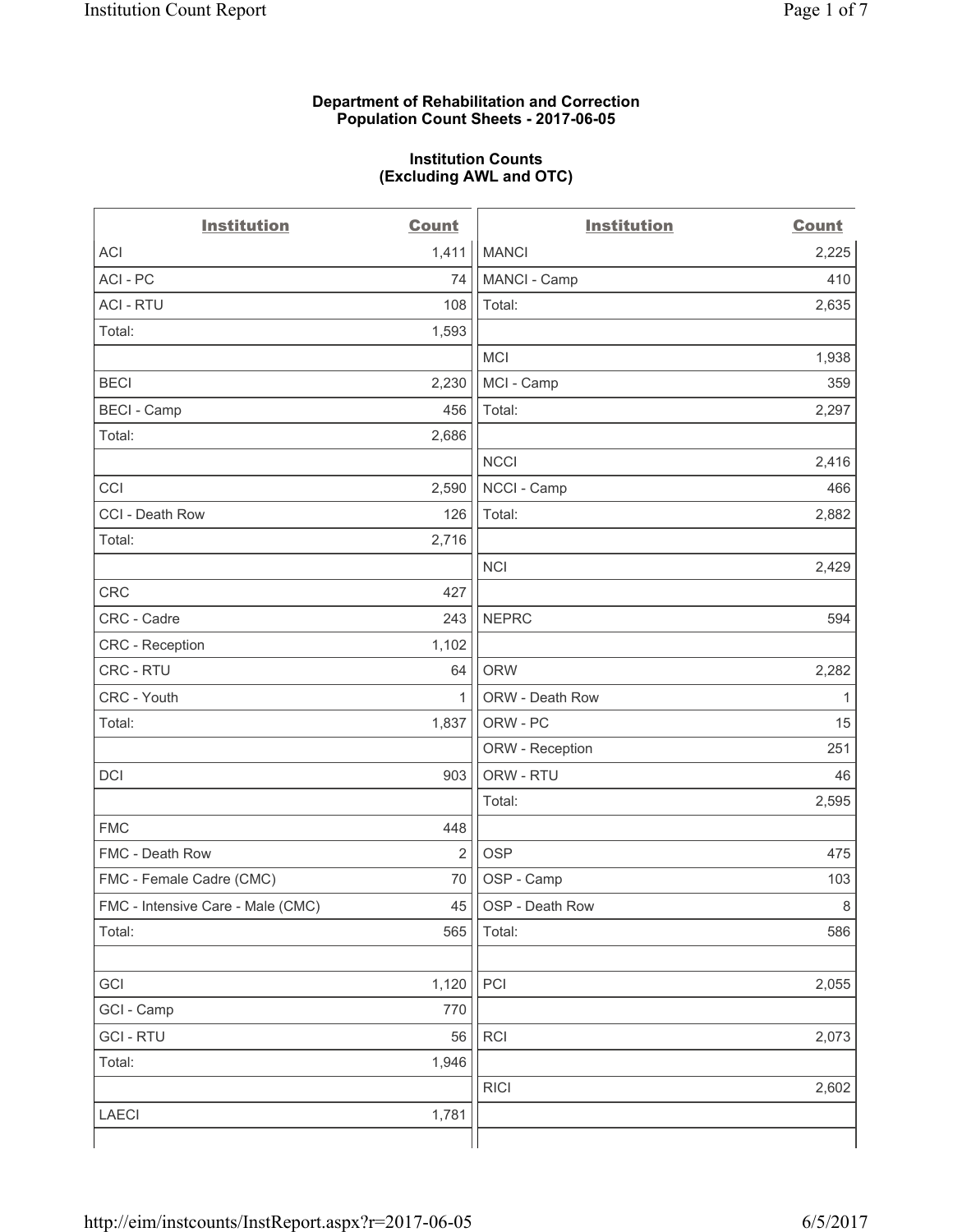|                          |       | SCI            | 2,047                              |    |
|--------------------------|-------|----------------|------------------------------------|----|
| LECI                     | 2,103 |                |                                    |    |
| LECI - Camp              | 177   | <b>SOCF</b>    | 1,244                              |    |
| Total:                   | 2,280 | SOCF - RTU     |                                    | 47 |
|                          |       | Total:         | 1,291                              |    |
| LOCI                     | 2,237 |                |                                    |    |
|                          |       | <b>TCI</b>     | 1,081                              |    |
| LORCI                    | 258   | TCI - Camp     | 440                                |    |
| LORCI - Cadre            | 164   | Total:         | 1,521                              |    |
| <b>LORCI - Reception</b> | 1,048 |                |                                    |    |
| Total:                   | 1,470 | <b>TOCI</b>    | 878                                |    |
|                          |       | TOCI - PC      | 100                                |    |
| <b>MACI</b>              | 1,119 | Total:         | 978                                |    |
| MACI - Minimum           | 1,292 |                |                                    |    |
| Total:                   | 2,411 | <b>WCI</b>     | 1,155                              |    |
|                          |       | <b>WCI-RTU</b> |                                    | 88 |
|                          |       | Total:         | 1,243                              |    |
|                          |       |                | 50,253<br><b>Total Population:</b> |    |

\* The Total Population includes 30 Offenders with Reason Codes 30 & 31. \*\* The Total Population includes 40 Offenders with Reason Code 0A.

# **Male Population by Security Level (Include AWL and Exclude OTC)**

| <b>Security Level</b>  |                   | <b>Body</b> | <b>AWL</b>     | $(-OTC)$ | <b>Total</b> |
|------------------------|-------------------|-------------|----------------|----------|--------------|
| Total Level 5          |                   | 77          | $\overline{2}$ | 2        | 77           |
| <b>Total Level 4</b>   |                   | 2,064       | 28             | 22       | 2,070        |
| Total Level 3          |                   | 11,760      | 136            | 99       | 11,797       |
| Total Level 2          |                   | 16,127      | 238            | 166      | 16,199       |
| Total Level 1          |                   | 15,829      | 160            | 78       | 15,911       |
| <b>Total Death Row</b> |                   | 137         |                | 0        | 138          |
|                        | <b>Total Male</b> | 45,994      | 565            | 367      | 46,192       |

# **Female Population by Institution (Include AWL and Exclude OTC)**

| <b>Institution</b>       | <b>Body</b> | <b>AWL</b> | <u>(-OTC)</u> | <b>Total</b> |
|--------------------------|-------------|------------|---------------|--------------|
| <b>DCI</b>               | 903         | 10         | 6             | 907          |
| <b>FMC</b>               | 21          | 2          | 0             | 23           |
| FMC - Female Cadre (CMC) | 70          |            | 0             | 71           |
| <b>NEPRC</b>             | 594         | 12         | 6             | 600          |
| <b>ORW</b>               | 2,281       | 46         | 29            | 2,298        |
|                          |             |            |               |              |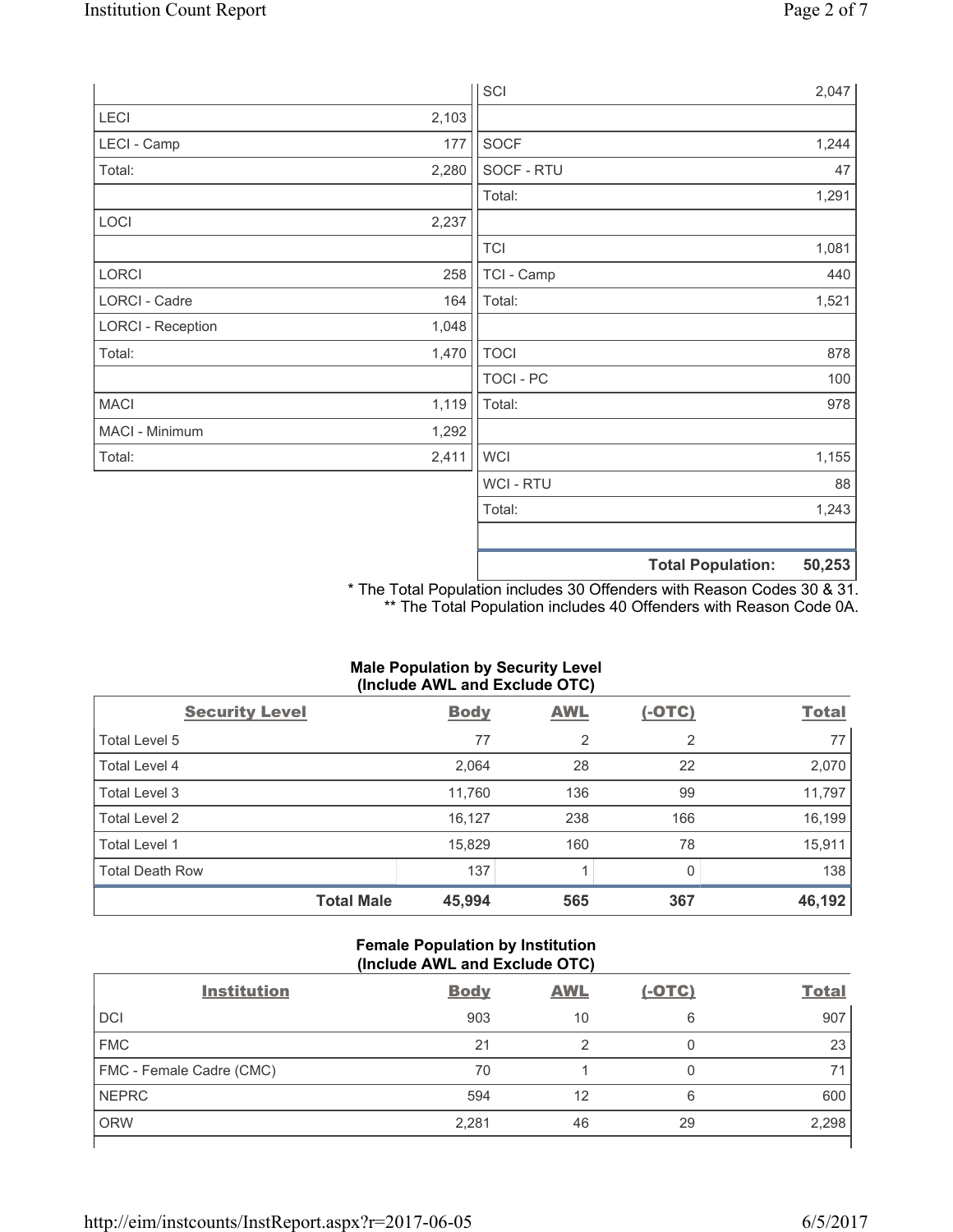| <b>ORW</b> - Death Row |                          |        | 0   |     |        |
|------------------------|--------------------------|--------|-----|-----|--------|
| ORW - PC               |                          | 15     | 0   |     | 15     |
| ORW - Reception        |                          | 251    |     |     | 252    |
| <b>ORW - RTU</b>       |                          | 46     |     |     | 46     |
|                        | <b>Total Female</b>      | 4,182  | 72  | 41  | 4,213  |
|                        |                          |        |     |     |        |
|                        | <b>Total Population:</b> | 50,176 | 637 | 408 | 50,405 |

# **Male Population by Institution: Security Level 5 (Include AWL and Exclude OTC)**

|              | <b>Institution</b>   | <b>Body</b>    | <b>AWL</b>    | $(-OTC)$ | <b>Total</b> |
|--------------|----------------------|----------------|---------------|----------|--------------|
| <b>LECI</b>  |                      |                | 0             |          |              |
| <b>MACI</b>  |                      |                | 0             |          |              |
| <b>MANCI</b> |                      |                | 0             |          |              |
| <b>OSP</b>   |                      | 57             | $\mathcal{P}$ | ⌒        | 57           |
| <b>SOCF</b>  |                      | 12             | $\Omega$      |          | 12           |
| SOCF - RTU   |                      | $\overline{4}$ | 0             |          | 4            |
| <b>TOCI</b>  |                      |                | Ω             |          |              |
|              | <b>Total Level 5</b> | 77             |               |          | 77           |

# **Male Population by Institution: Security Level 4 (Include AWL and Exclude OTC)**

| <b>Institution</b>       | <b>Body</b>    | <b>AWL</b>     | $(-OTC)$       | <b>Total</b>     |
|--------------------------|----------------|----------------|----------------|------------------|
| ACI                      | 9              | 1              | 1              | $\boldsymbol{9}$ |
| CCI                      | 1              | $\mathbf 0$    | $\mathbf 0$    | 1                |
| ${\sf CRC}$              | 18             | $\mathbf 0$    | $\mathbf 0$    | 18               |
| CRC - Reception          | $\overline{2}$ | 1              | 1              | $\sqrt{2}$       |
| <b>FMC</b>               | 1              | $\mathbf 0$    | 0              | 1                |
| GCI                      | $\overline{2}$ | $\mathbf 0$    | 0              | $\sqrt{2}$       |
| LECI                     | 16             | $\mathbf 0$    | $\mathbf 0$    | 16               |
| LOCI                     | $\sqrt{3}$     | $\mathbf 0$    | $\mathsf 0$    | $\sqrt{3}$       |
| LORCI                    | 15             | $\mathbf 0$    | $\mathsf 0$    | 15               |
| <b>LORCI - Cadre</b>     | 1              | $\mathbf 0$    | $\mathbf 0$    | 1                |
| <b>LORCI - Reception</b> | $\overline{7}$ | $\mathbf 0$    | $\mathbf 0$    | $\overline{7}$   |
| <b>MACI</b>              | 37             | $\overline{2}$ |                | 38               |
| <b>MANCI</b>             | 28             | 1              | 1              | 28               |
| <b>MCI</b>               | 1              | $\mathbf 0$    | $\mathbf 0$    | 1                |
| <b>NCCI</b>              | 4              | $\mathbf 0$    | 0              | $\overline{4}$   |
| <b>OSP</b>               | 408            | $\overline{2}$ | $\overline{2}$ | 408              |
| RCI                      | 14             | $\mathbf 0$    | 0              | 14               |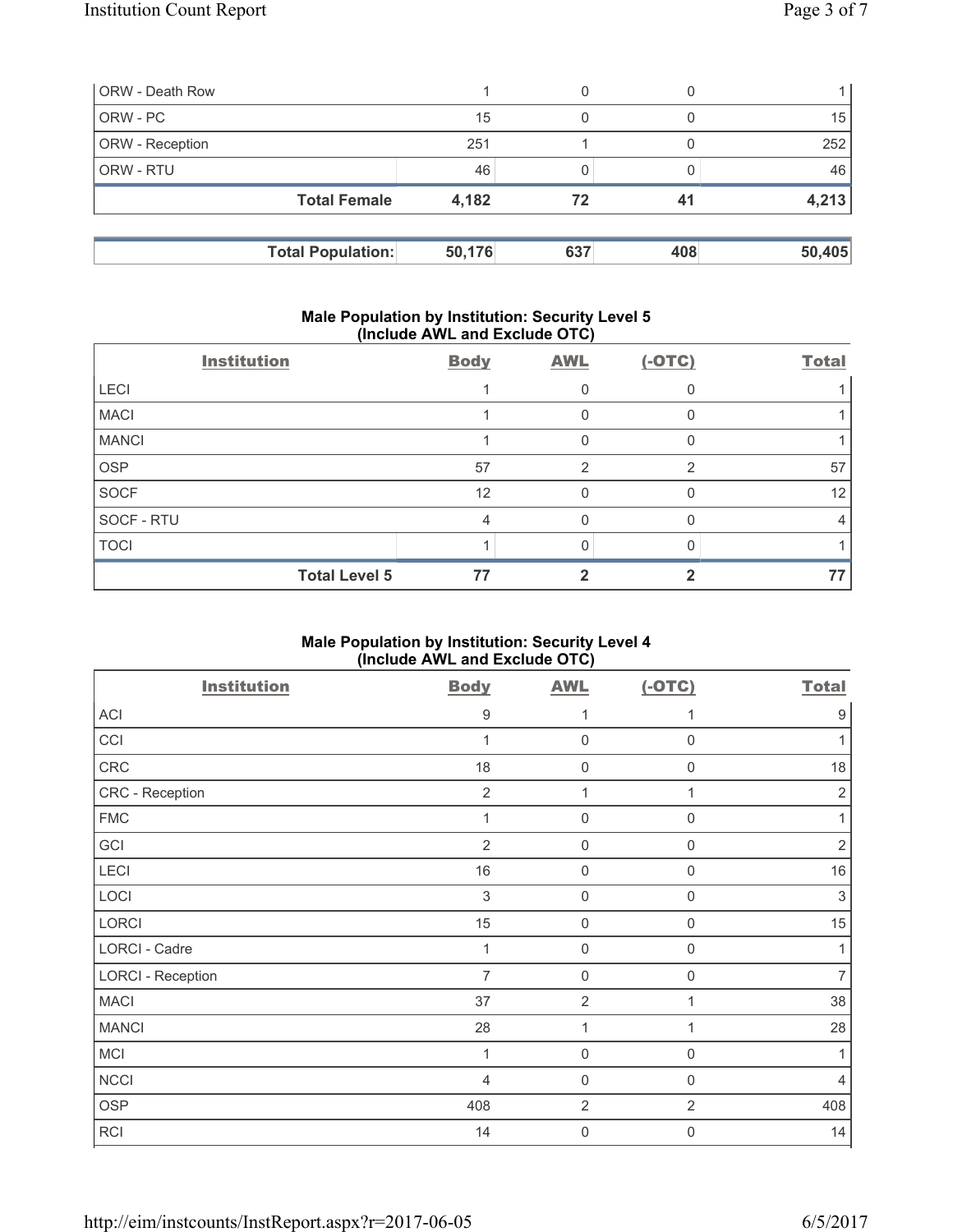| <b>RICI</b>      |                      | 8     |    |    | 8     |
|------------------|----------------------|-------|----|----|-------|
| SOCF             |                      | 1,225 | 18 | 15 | 1,228 |
| SOCF - RTU       |                      | 42    | 0  |    | 42    |
| <b>TCI</b>       |                      | 3     | 0  |    | 3     |
| <b>TOCI</b>      |                      | 184   | 3  |    | 186   |
| <b>TOCI - PC</b> |                      | 20    |    |    | 20    |
| <b>WCI</b>       |                      | 14    |    |    | 14    |
| WCI - RTU        |                      |       |    |    |       |
|                  | <b>Total Level 4</b> | 2,064 | 28 | 22 | 2,070 |

# **Male Population by Institution: Security Level 3 (Include AWL and Exclude OTC)**

| <b>Institution</b>                | <b>Body</b>         | <b>AWL</b>          | $(-OTC)$            | <b>Total</b>        |
|-----------------------------------|---------------------|---------------------|---------------------|---------------------|
| <b>ACI</b>                        | 17                  | $\mathsf{O}\xspace$ | $\boldsymbol{0}$    | 17                  |
| ACI - PC                          | $\overline{2}$      | $\mathbf 0$         | $\mathsf{O}\xspace$ | $\overline{2}$      |
| <b>BECI</b>                       | 5                   | $\mathbf{1}$        | $\mathbf{1}$        | $\sqrt{5}$          |
| CCI                               | 3                   | $\mathbf 0$         | $\mathsf{O}\xspace$ | 3                   |
| CRC                               | 78                  | $\overline{4}$      | $\mathfrak{S}$      | 79                  |
| CRC - Cadre                       | 132                 | $\mathbf 0$         | $\mathsf{O}\xspace$ | 132                 |
| CRC - Reception                   | 779                 | 10                  | $\overline{7}$      | 782                 |
| CRC - RTU                         | 58                  | $\mathbf 0$         | $\mathsf{O}\xspace$ | 58                  |
| CRC - Youth                       | $\mathsf{O}\xspace$ | $\mathbf 1$         | $\mathbf{1}$        | $\mathsf{O}\xspace$ |
| <b>FMC</b>                        | $\,6\,$             | $\mathbf 0$         | $\mathsf{O}\xspace$ | $\,6$               |
| FMC - Intensive Care - Male (CMC) | $\mathfrak{S}$      | $\mathbf 0$         | $\mathsf{O}\xspace$ | 3                   |
| LECI                              | 2,072               | 14                  | 11                  | 2,075               |
| LOCI                              | $\mathbf{1}$        | $\mathbf 0$         | $\mathbf 0$         | $\mathbf{1}$        |
| LORCI                             | 48                  | 27                  | 24                  | 51                  |
| LORCI - Cadre                     | 101                 | $\mathsf{O}\xspace$ | $\mathsf{O}\xspace$ | 101                 |
| <b>LORCI - Reception</b>          | 415                 | $\mathsf{O}\xspace$ | $\mathsf 0$         | 415                 |
| <b>MACI</b>                       | 1,028               | $\overline{9}$      | $\overline{4}$      | 1,033               |
| <b>MANCI</b>                      | 2,178               | 27                  | 18                  | 2,187               |
| <b>NCCI</b>                       | $\sqrt{5}$          | $\mathbf{1}$        | $\mathbf{1}$        | 5                   |
| <b>NCI</b>                        | $\mathsf 3$         | $\mathbf 0$         | $\mathsf{O}\xspace$ | $\sqrt{3}$          |
| <b>OSP</b>                        | $\mathsf g$         | $\mathbf 0$         | $\mathsf{O}\xspace$ | $\hbox{9}$          |
| OSP - Camp                        | $\mathbf{1}$        | $\mathbf 0$         | $\mathsf{O}\xspace$ | $\mathbf{1}$        |
| PCI                               | 32                  | $\overline{2}$      | $\mathbf 0$         | 34                  |
| <b>RCI</b>                        | 1,882               | 18                  | 14                  | 1,886               |
| <b>RICI</b>                       | $\mathsf g$         | $\mathbf 0$         | $\mathsf{O}\xspace$ | $\hbox{9}$          |
| SCI                               | $\overline{2}$      | $\mathbf 0$         | $\mathsf{O}\xspace$ | $\overline{2}$      |
| <b>SOCF</b>                       | $\,6$               | $\mathsf{O}\xspace$ | $\mathsf{O}\xspace$ | $\,6\,$             |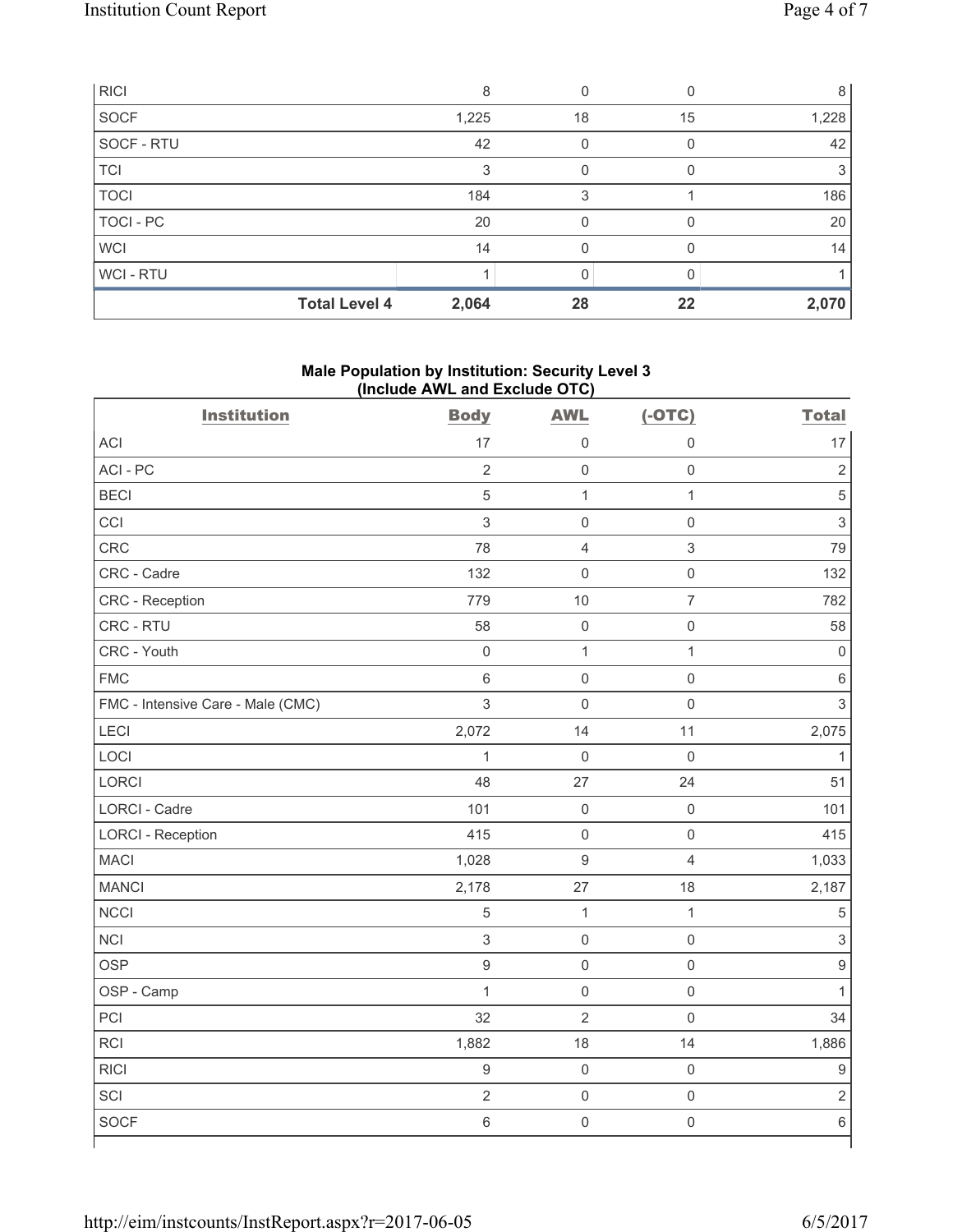| SOCF - RTU           |        |     |    |        |
|----------------------|--------|-----|----|--------|
| <b>TCI</b>           | 1,035  | 12  | 9  | 1,038  |
| <b>TOCI</b>          | 555    | 3   |    | 556    |
| TOCI - PC            | 80     |     |    | 80     |
| <b>WCI</b>           | 1,128  |     |    | 1,131  |
| <b>WCI-RTU</b>       | 86     |     |    | 86     |
| <b>Total Level 3</b> | 11,760 | 136 | 99 | 11,797 |

#### **Male Population by Institution: Security Level 2 (Include AWL and Exclude OTC)**

| <b>Institution</b>                | <b>Body</b>    | <b>AWL</b>               | $(-OTC)$            | <b>Total</b>   |
|-----------------------------------|----------------|--------------------------|---------------------|----------------|
| <b>ACI</b>                        | 698            | 9                        | 4                   | 703            |
| ACI - PC                          | 68             | $\mathsf{O}\xspace$      | $\mathbf 0$         | 68             |
| <b>ACI - RTU</b>                  | 72             | $\mathsf{O}\xspace$      | $\mathsf 0$         | 72             |
| <b>BECI</b>                       | 1,445          | 23                       | 17                  | 1,451          |
| CCI                               | 1,852          | 20                       | 13                  | 1,859          |
| CRC                               | 177            | $\overline{\mathcal{I}}$ | $\sqrt{5}$          | 179            |
| CRC - Cadre                       | 111            | $\mathbf 0$              | $\mathsf{O}\xspace$ | 111            |
| CRC - Reception                   | 222            | $\,8\,$                  | $\overline{7}$      | 223            |
| CRC - RTU                         | $\overline{5}$ | $\mathsf{O}\xspace$      | $\mathsf{O}\xspace$ | $\sqrt{5}$     |
| CRC - Youth                       | $\mathbf{1}$   | $\mathsf 0$              | $\mathsf{O}\xspace$ | $\mathbf{1}$   |
| <b>FMC</b>                        | 10             | $\mathbf{1}$             | $\mathsf{O}\xspace$ | 11             |
| FMC - Intensive Care - Male (CMC) | 18             | $\mathsf 0$              | $\mathsf{O}\xspace$ | 18             |
| GCI                               | 569            | $\,6$                    | 3                   | 572            |
| GCI - Camp                        | $\mathbf{1}$   | $\mathbf 0$              | $\mathsf{O}\xspace$ | $\mathbf{1}$   |
| <b>GCI-RTU</b>                    | 40             | $\mathsf{O}\xspace$      | $\mathsf{O}\xspace$ | 40             |
| LAECI                             | 1,089          | 20                       | 19                  | 1,090          |
| LECI                              | $\overline{4}$ | $\mathbf 0$              | $\mathsf 0$         | 4              |
| LOCI                              | 1,230          | 16                       | 11                  | 1,235          |
| LORCI                             | 135            | 28                       | 24                  | 139            |
| LORCI - Cadre                     | 49             | $\mathsf{O}\xspace$      | $\mathsf{O}\xspace$ | 49             |
| <b>LORCI - Reception</b>          | 373            | $\mathbf 0$              | $\mathsf{O}\xspace$ | 373            |
| <b>MACI</b>                       | 53             | $\mathsf{O}\xspace$      | $\mathsf{O}\xspace$ | 53             |
| <b>MANCI</b>                      | $\mathfrak{S}$ | $\mathbf 0$              | $\mathsf{O}\xspace$ | $\mathfrak{S}$ |
| MCI                               | 1,483          | 17                       | $\overline{7}$      | 1,493          |
| MCI - Camp                        | $\mathbf{1}$   | $\mathbf 0$              | $\mathsf{O}\xspace$ | $\mathbf{1}$   |
| <b>NCCI</b>                       | 1,420          | 14                       | 10                  | 1,424          |
| <b>NCI</b>                        | 1,680          | 24                       | 21                  | 1,683          |
| PCI                               | 710            | $\mathsf g$              | $\overline{2}$      | 717            |
| RCI                               | 177            | $\mathbf 0$              | $\mathsf{O}\xspace$ | 177            |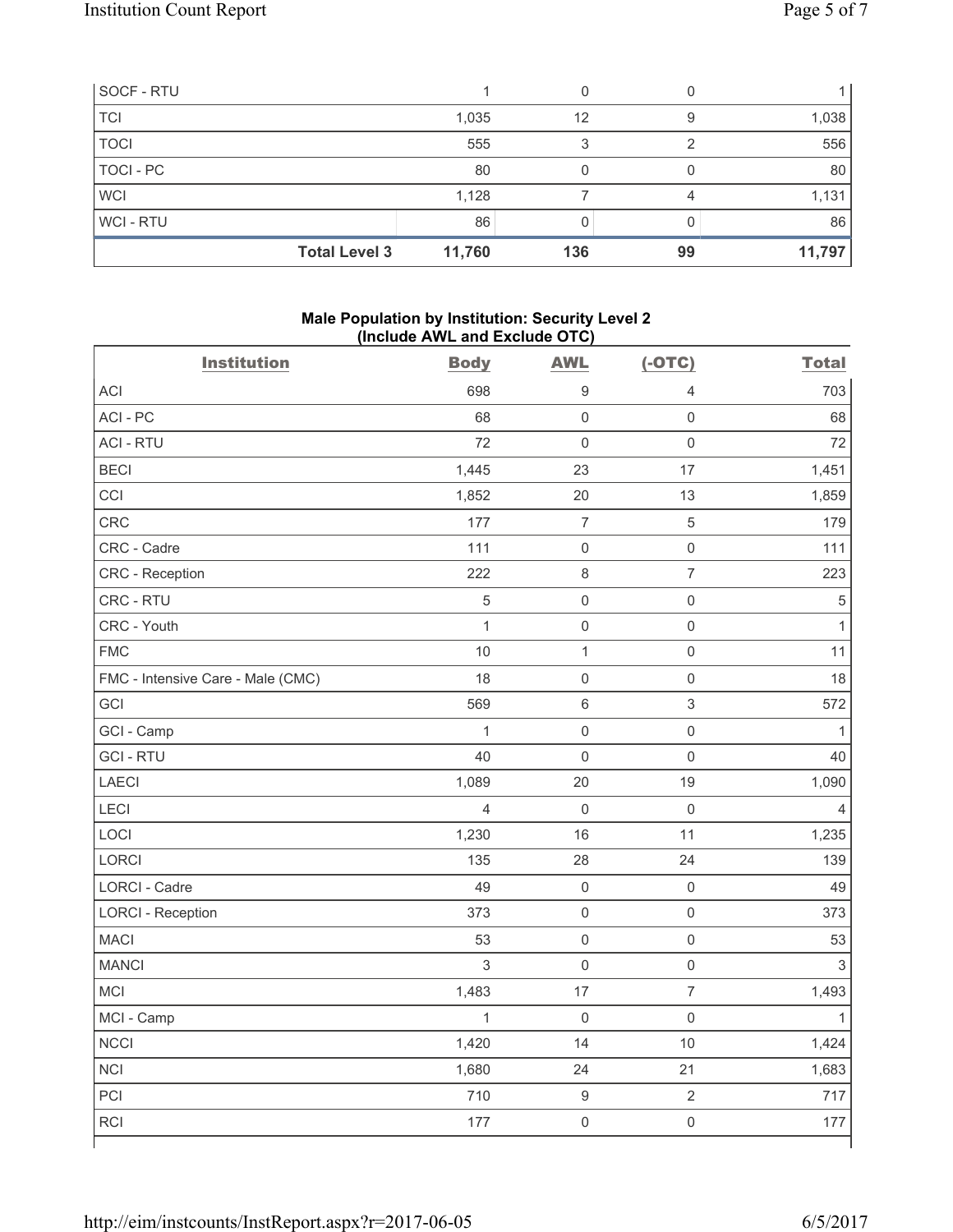| <b>RICI</b> | 1,505                          | 23  | 13  | 1,515           |
|-------------|--------------------------------|-----|-----|-----------------|
| SCI         | 912                            | 13  | 10  | 915             |
| <b>TCI</b>  | ◠                              |     |     |                 |
| <b>WCI</b>  | 11                             |     |     | 11 <sub>1</sub> |
| WCI-RTU     |                                |     |     |                 |
|             | 16,127<br><b>Total Level 2</b> | 238 | 166 | 16,199          |

# **Male Population by Institution: Security Level 1 (Include AWL and Exclude OTC)**

| <b>Institution</b>                | <b>Body</b>    | <b>AWL</b>                | $(-OTC)$                  | <b>Total</b>   |
|-----------------------------------|----------------|---------------------------|---------------------------|----------------|
| <b>ACI</b>                        | 687            | 12                        | 3                         | 696            |
| ACI-PC                            | $\overline{4}$ | $\mathsf 0$               | $\mathsf{O}\xspace$       | $\overline{4}$ |
| <b>ACI - RTU</b>                  | 36             | $\mathsf 0$               | $\mathsf 0$               | 36             |
| <b>BECI</b>                       | 780            | $\overline{7}$            | $\,$ 5 $\,$               | 782            |
| <b>BECI - Camp</b>                | 456            | $\mathsf{O}\xspace$       | $\mathbf 0$               | 456            |
| CCI                               | 733            | $\,6\,$                   | $\overline{2}$            | 737            |
| CRC                               | 90             | $\sqrt{2}$                | $\sqrt{2}$                | 90             |
| CRC - Reception                   | 95             | $\overline{4}$            | $\overline{4}$            | 95             |
| CRC - RTU                         | $\mathbf{1}$   | $\mathsf{O}\xspace$       | $\mathsf 0$               | 1              |
| <b>FMC</b>                        | 408            | $\,6\,$                   | $\sqrt{2}$                | 412            |
| FMC - Intensive Care - Male (CMC) | 24             | $\mathsf{O}\xspace$       | $\mathsf{O}\xspace$       | 24             |
| GCI                               | 549            | 18                        | $\sqrt{5}$                | 562            |
| GCI - Camp                        | 769            | $\mathsf 0$               | $\mathsf{O}\xspace$       | 769            |
| <b>GCI-RTU</b>                    | 16             | $\mathbf 1$               | $\mathsf 0$               | 17             |
| <b>LAECI</b>                      | 692            | $\overline{7}$            | $\overline{7}$            | 692            |
| <b>LECI</b>                       | 10             | $\mathbf{1}$              | $\mathsf 0$               | 11             |
| LECI - Camp                       | 177            | $\mathsf{O}\xspace$       | $\mathbf 0$               | 177            |
| LOCI                              | 1,003          | $\ensuremath{\mathsf{3}}$ | $\mathsf 0$               | 1,006          |
| <b>LORCI</b>                      | 59             | $\boldsymbol{9}$          | $\boldsymbol{9}$          | 59             |
| <b>LORCI - Cadre</b>              | 13             | $\mathsf{O}\xspace$       | $\mathsf{O}\xspace$       | 13             |
| <b>LORCI - Reception</b>          | 253            | $\mathsf{O}\xspace$       | $\mathsf 0$               | 253            |
| MACI - Minimum                    | 1,292          | $\overline{5}$            | $\mathsf 3$               | 1,294          |
| <b>MANCI</b>                      | 15             | 10                        | 3                         | 22             |
| MANCI - Camp                      | 410            | $\mathsf{O}\xspace$       | $\mathbf 0$               | 410            |
| MCI                               | 454            | $\boldsymbol{9}$          | $\ensuremath{\mathsf{3}}$ | 460            |
| MCI - Camp                        | 358            | $\mathbf{1}$              | $\mathbf 1$               | 358            |
| <b>NCCI</b>                       | 987            | $\boldsymbol{9}$          | $\,6\,$                   | 990            |
| NCCI - Camp                       | 466            | $\mathsf{O}\xspace$       | $\mathsf 0$               | 466            |
| <b>NCI</b>                        | 744            | $\,8\,$                   | $\mathfrak{S}$            | 749            |
| <b>OSP</b>                        | $\mathbf{1}$   | $\overline{2}$            | $\overline{2}$            | $\mathbf{1}$   |